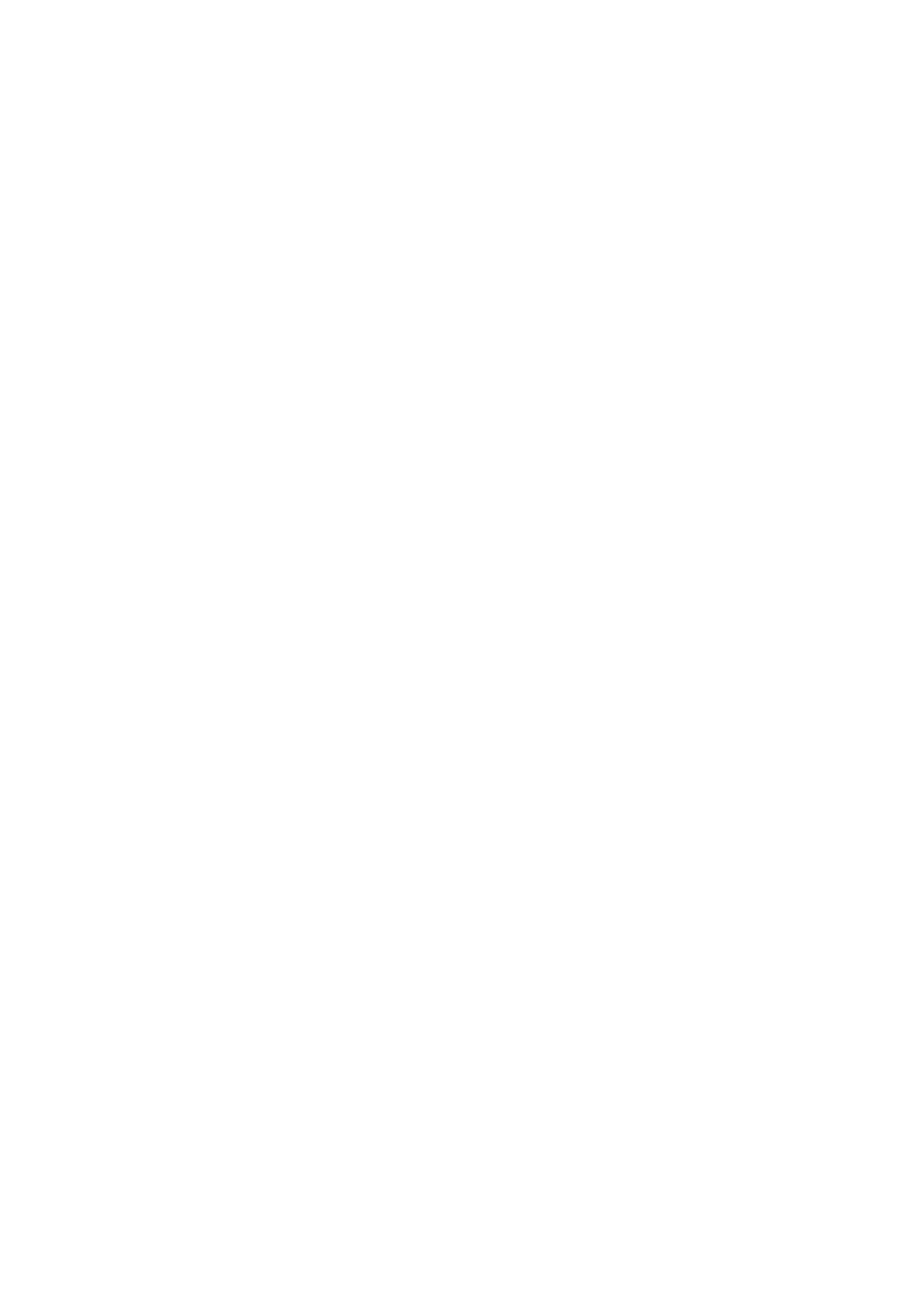## Table of Contents

| <b>Overview and Summary</b>                   | Page 3  |
|-----------------------------------------------|---------|
| Statement of Income and Expenditure           | Page 4  |
| <b>Statement of Financial Position</b>        | Page 5  |
| <b>Cash flow Statement</b>                    | Page 6  |
| Detailed Income                               | Page 7  |
| <b>Detailed Expenditure</b>                   | Page 8  |
| Detailed Statment of Financial Position       | Page 10 |
| Depreciation of Property, Plant and Equipment | Page 11 |
|                                               |         |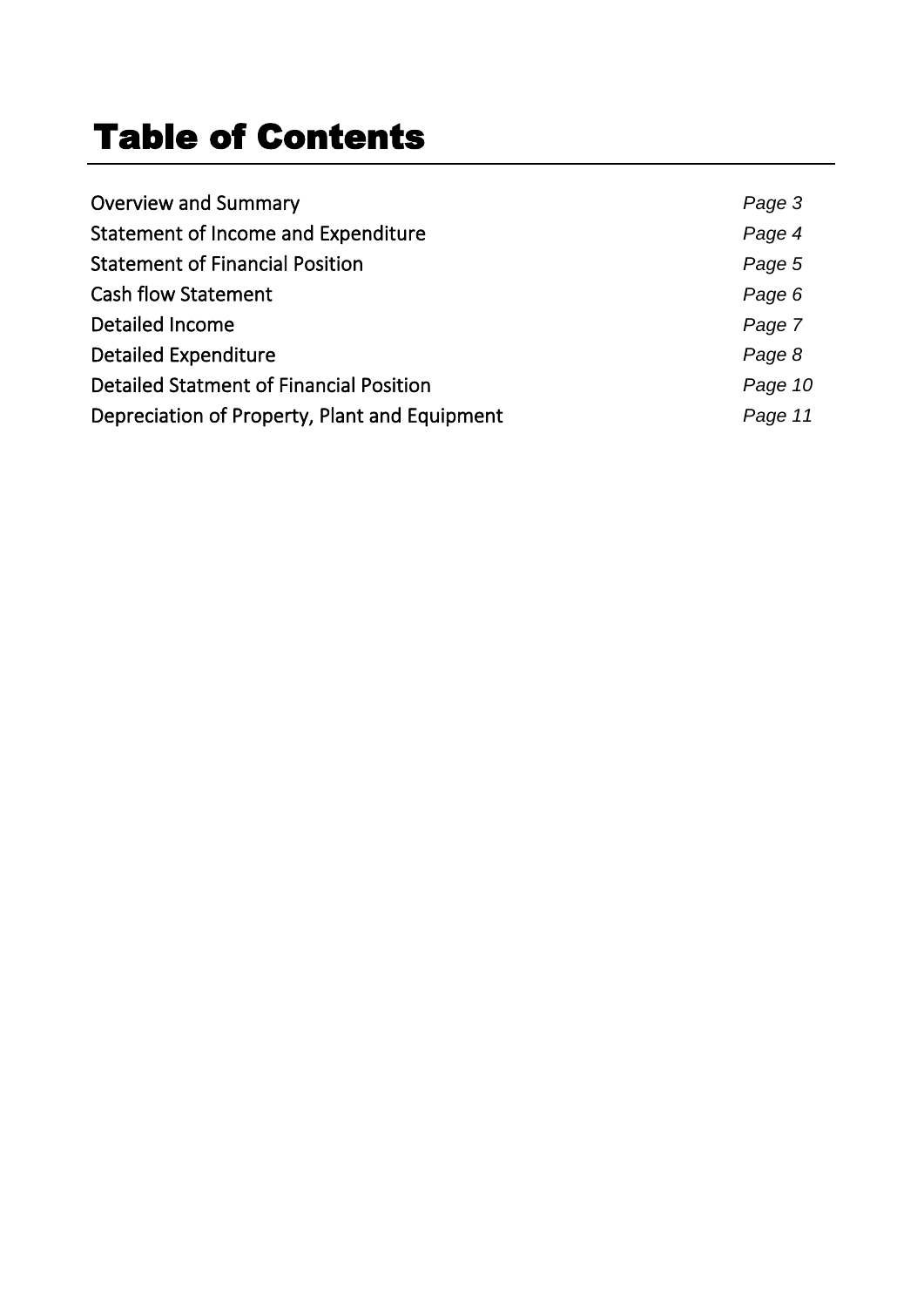*Overview and Summary*

Renald Falzon **Karen Camilleri** Karen Camilleri Mayor **Mayor Executive Secretary**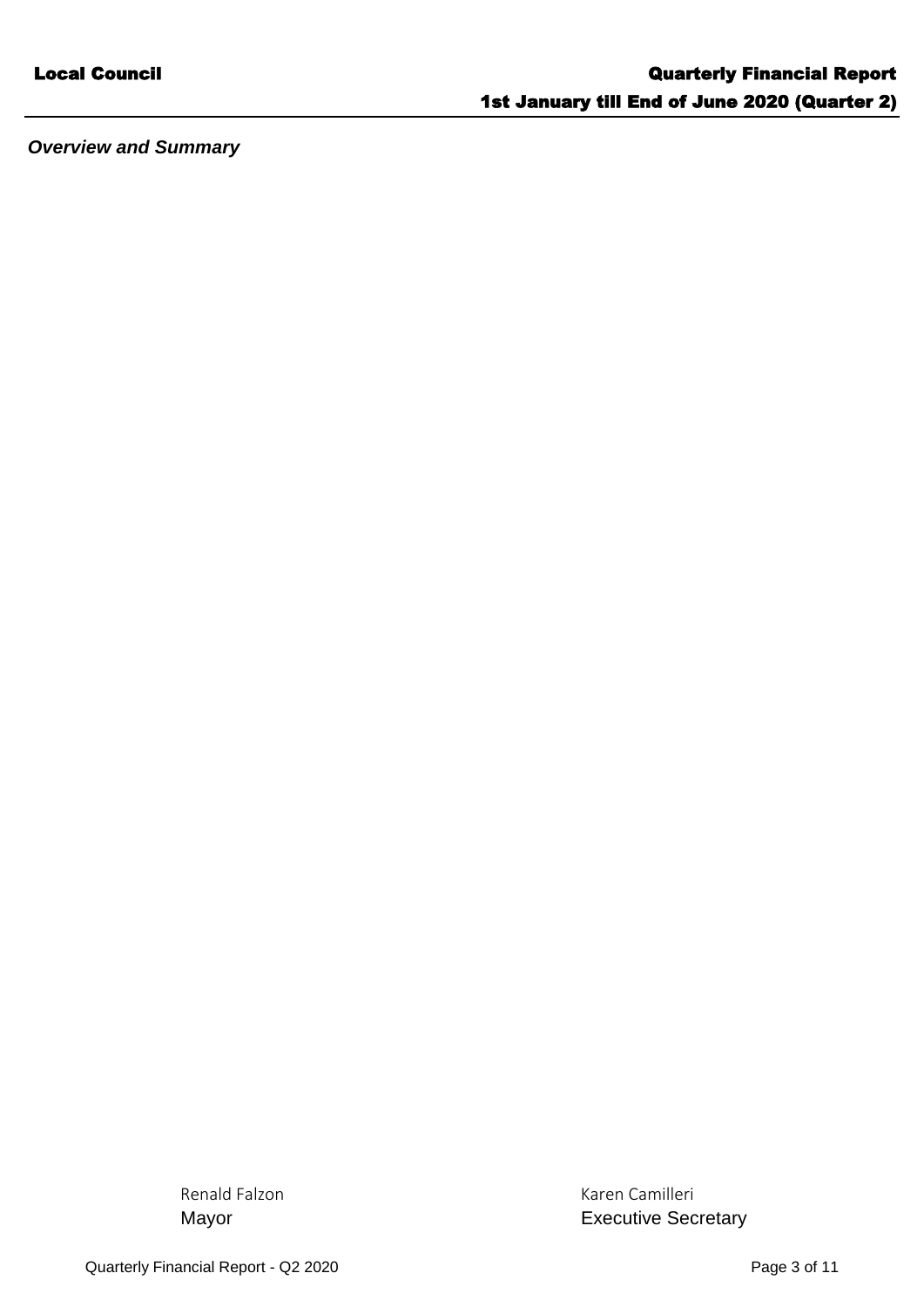### **Statement of Income and Expenditure**

#### **1st January till End of June 2020 (Quarter 2)**

| <b>DESCRIPTION</b>                         | <b>Actual for</b><br>the Period | <b>Annual Budget</b><br>2020 | <b>Virements for</b><br>the Period | <b>Revised Annual Budget</b><br>2020 |
|--------------------------------------------|---------------------------------|------------------------------|------------------------------------|--------------------------------------|
|                                            | €                               | €                            | €                                  | €                                    |
| Income                                     |                                 |                              |                                    |                                      |
| Funds received from Central Government (1) | 651,646                         | 1,317,186                    |                                    | 1,317,186                            |
| Income raised from Bye-Laws (2)            | 44,993                          | 85,500                       |                                    | 85,500                               |
| Income raised from LES (3)                 | 6,453                           | 16,500                       | ۰                                  | 16,500                               |
| Investment Income (4)                      | 26                              | 50                           |                                    | 50                                   |
| Other Income (5)                           | 56,719                          | 127,000                      |                                    | 127,000                              |
| <b>TOTAL</b>                               | 759,837                         | 1,546,236                    | ٠                                  | 1,546,236                            |
| <b>Expenditure</b>                         |                                 |                              |                                    |                                      |
| Personal Emoluments (6)                    | 115,316                         | 246,193                      |                                    | 246,193                              |
| Operations and Maintenance (7)             | 350,794                         | 709,160                      |                                    | 709,160                              |
| Administration (8)                         | 31,684                          | 66,200                       |                                    | 66,200                               |
| Finance Cost (9)                           | 4,463                           | 7,686                        |                                    | 7,686                                |
| Other Expenditure (10)                     | 91,966                          | 160,719                      | -                                  | 160,719                              |
| <b>TOTAL</b>                               | 594,223                         | 1,189,958                    | ۰                                  | 1,189,958                            |
| <b>Surplus / Deficit</b>                   | 165,614                         | 356,278                      |                                    | 356,278                              |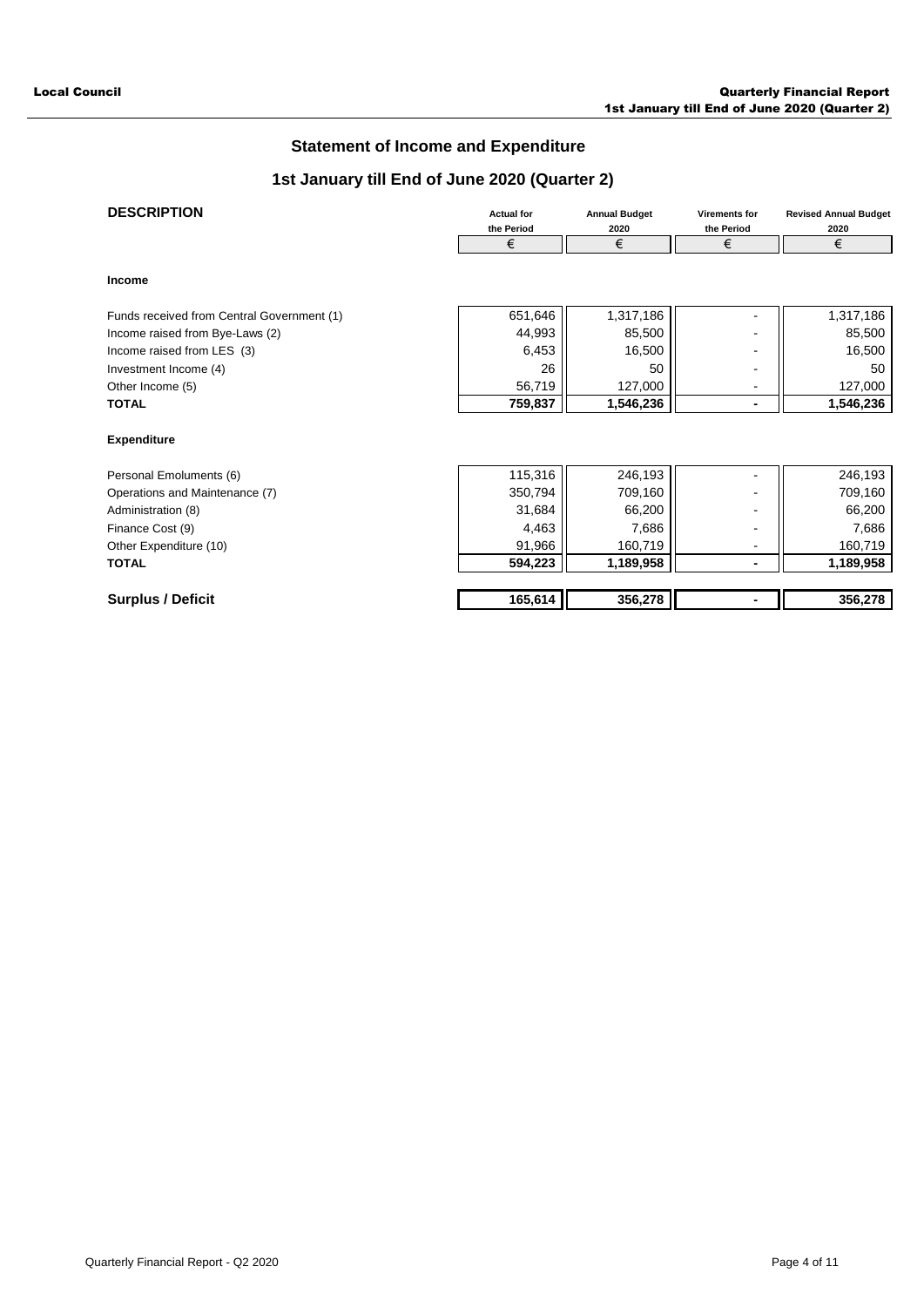### **Statement of Financial Position as at end of June 2020 (Quarter 2)**

| <b>DESCRIPTION</b>                 | <b>Actual for</b> | <b>Annual Budget</b>   | <b>Virements for</b>     | <b>Revised Annual Budget</b> |
|------------------------------------|-------------------|------------------------|--------------------------|------------------------------|
|                                    | the Period        | 2020                   | the Period               | 2020                         |
|                                    | €                 | €                      | €                        | €                            |
|                                    |                   |                        |                          |                              |
| <b>Non-current Assets</b>          |                   |                        |                          |                              |
| Property, Plant and Equipment (17) | 1,903,538         | 1,372,426              |                          | 1,372,426                    |
| <b>Current Assets</b>              |                   |                        |                          |                              |
| Inventories (11)                   | 4,555             | 4,555                  |                          | 4,555                        |
| Receivables (12)                   | 403,990           | 370,931                |                          | 370,931                      |
| Cash and Cash Equivalents (13)     | 1,095,552         | 952,336                |                          | 952,336                      |
|                                    |                   |                        |                          |                              |
| <b>Total Current Assets</b>        | 1,504,097         | 1,327,822              | ٠                        | 1,327,822                    |
|                                    |                   |                        |                          |                              |
| <b>Current Liabilities</b>         |                   |                        |                          |                              |
| Payables (14)                      | 744,910           | 192,174                | $\overline{\phantom{0}}$ | 192,174                      |
|                                    |                   |                        |                          |                              |
| <b>Total Current Liabilities</b>   | 744,910           | 192,174                |                          | 192,174                      |
|                                    |                   |                        |                          |                              |
| <b>Net Current Assets</b>          | 759,187           | 1,135,648              | $\blacksquare$           | 1,135,648                    |
|                                    |                   |                        |                          |                              |
| Non-current liabilities (15)       | 542,276           | 196,961                |                          | 196,961                      |
|                                    |                   |                        |                          |                              |
| <b>Net Assets</b>                  | 2,120,449         | $\overline{2,311,113}$ |                          | 2,311,113                    |
|                                    |                   |                        |                          |                              |
| <b>Reserves</b>                    |                   |                        |                          |                              |
| <b>Retained Funds</b>              | 2,120,449         | 2,311,113              |                          | 2,311,113                    |
|                                    |                   |                        |                          |                              |

#### **Financial Situation Indicator**

#### **DESCRIPTION**

| <b>Current Assets</b>      |                        | 1,504,097 | 1,327,822           | $\blacksquare$           | 1,327,822           |
|----------------------------|------------------------|-----------|---------------------|--------------------------|---------------------|
| <b>Current Liabilities</b> |                        | 744.910   | 192.174             | -                        | 192,174             |
|                            | <b>Working Capital</b> | 759,187   | 1,135,648           | $\overline{\phantom{a}}$ | 1,135,648           |
| Government Allocation      |                        | 1,281,186 | 1,281,186           | -                        | 1,281,186           |
|                            |                        |           |                     |                          |                     |
|                            | <b>FSI</b>             | 59 %      | $\frac{9}{6}$<br>89 |                          | $\frac{9}{6}$<br>89 |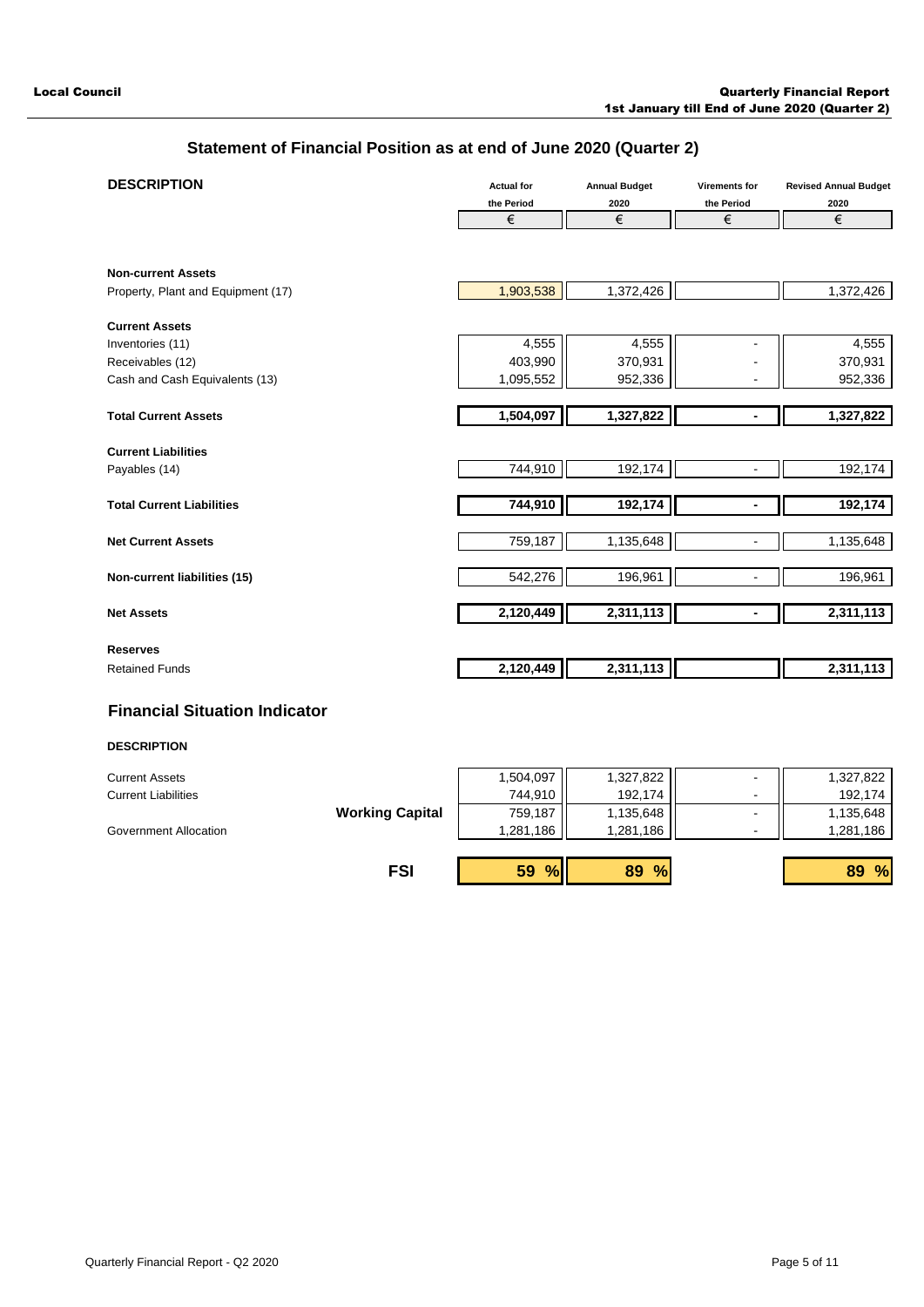#### Local Council Quarterly Financial Report 1st January till End of June 2020 (Quarter 2)

#### **Cash flow Statement**

| <b>DESCRIPTION</b>                                                          | <b>Actual for</b><br>the Period | <b>Annual Budget</b><br>2020 | Virements for<br>the Period | <b>Revised Annual Budget</b><br>2020 |
|-----------------------------------------------------------------------------|---------------------------------|------------------------------|-----------------------------|--------------------------------------|
|                                                                             | €                               | €                            | €                           | €                                    |
|                                                                             |                                 |                              |                             |                                      |
| Cash flow from operating activities                                         |                                 |                              |                             |                                      |
| Surplus for the year                                                        | 165,614                         | 356,278                      |                             | 356,278                              |
| Adjustments for:                                                            |                                 |                              |                             |                                      |
| Depreciation                                                                | 91,966                          | 160,719                      |                             | 160,719                              |
| Increase / (Decrease) in Allowance for Bad Debts                            | (1, 129)                        |                              |                             |                                      |
| Interest receivable                                                         |                                 |                              |                             |                                      |
| Interest payable                                                            | 4,463                           |                              |                             |                                      |
| (Profit) / Loss on disposal of asset                                        |                                 |                              |                             |                                      |
|                                                                             |                                 |                              |                             |                                      |
| Increase / (Decrease) in payables                                           | 185,358                         | (961, 772)                   |                             | (961, 772)                           |
| Increase / (Decrease) in accruals                                           | (126, 580)                      |                              |                             |                                      |
| Decrease / (Increase) in receivables                                        | 321,770                         | 353,700                      |                             | 353,700                              |
| Decrease / (Increase) in inventories                                        |                                 |                              |                             |                                      |
| Decrease / (Increase) in inventories                                        |                                 |                              |                             |                                      |
| Cash generated from operations                                              | 641,462                         | (91, 075)                    | ٠                           | (91, 075)                            |
| Interest paid                                                               |                                 |                              |                             |                                      |
| Net cash from operating activities                                          | 641,462                         | (91, 075)                    | ٠                           | (91, 075)                            |
|                                                                             |                                 |                              |                             |                                      |
| Cash flows from investing activities                                        |                                 |                              |                             |                                      |
| Purchase of property, plant & equipment                                     | (59, 495)                       | (397, 538)                   |                             | (397, 538)                           |
| Proceeds from sale of property, plant & equipment                           |                                 |                              |                             |                                      |
| Grants received                                                             | (132, 152)                      | 668,250                      |                             | 668,250                              |
| Interest received                                                           |                                 |                              |                             |                                      |
| Net cash used in investing activities                                       | (191, 647)                      | 270,712                      | ٠                           | 270,712                              |
|                                                                             |                                 |                              |                             |                                      |
| Cash flows from financing activities                                        |                                 |                              |                             |                                      |
| Proceeds from long-term borrowings                                          |                                 |                              |                             |                                      |
| <b>Interest Paid</b>                                                        | (4, 463)                        |                              |                             |                                      |
| <b>Bank Loan Repayments</b><br>(Decrease) in overdrawn bank current account | (22, 765)<br>(99, 734)          |                              |                             |                                      |
| Net cash from financing activities                                          | (126,962)                       | $\blacksquare$               | $\blacksquare$              | $\blacksquare$                       |
|                                                                             |                                 |                              |                             |                                      |
| Net increase/(decrease) in cash & cash equivalents                          | 322,853                         | 179,637                      | $\blacksquare$              | 179,637                              |

Cash & cash equivalents at beginning of year 772,699 772,699 772,699 Cash & cash equivalents at beginning of year<br>
Cash & cash equivalents at end of Quarter 1,095,552 952,336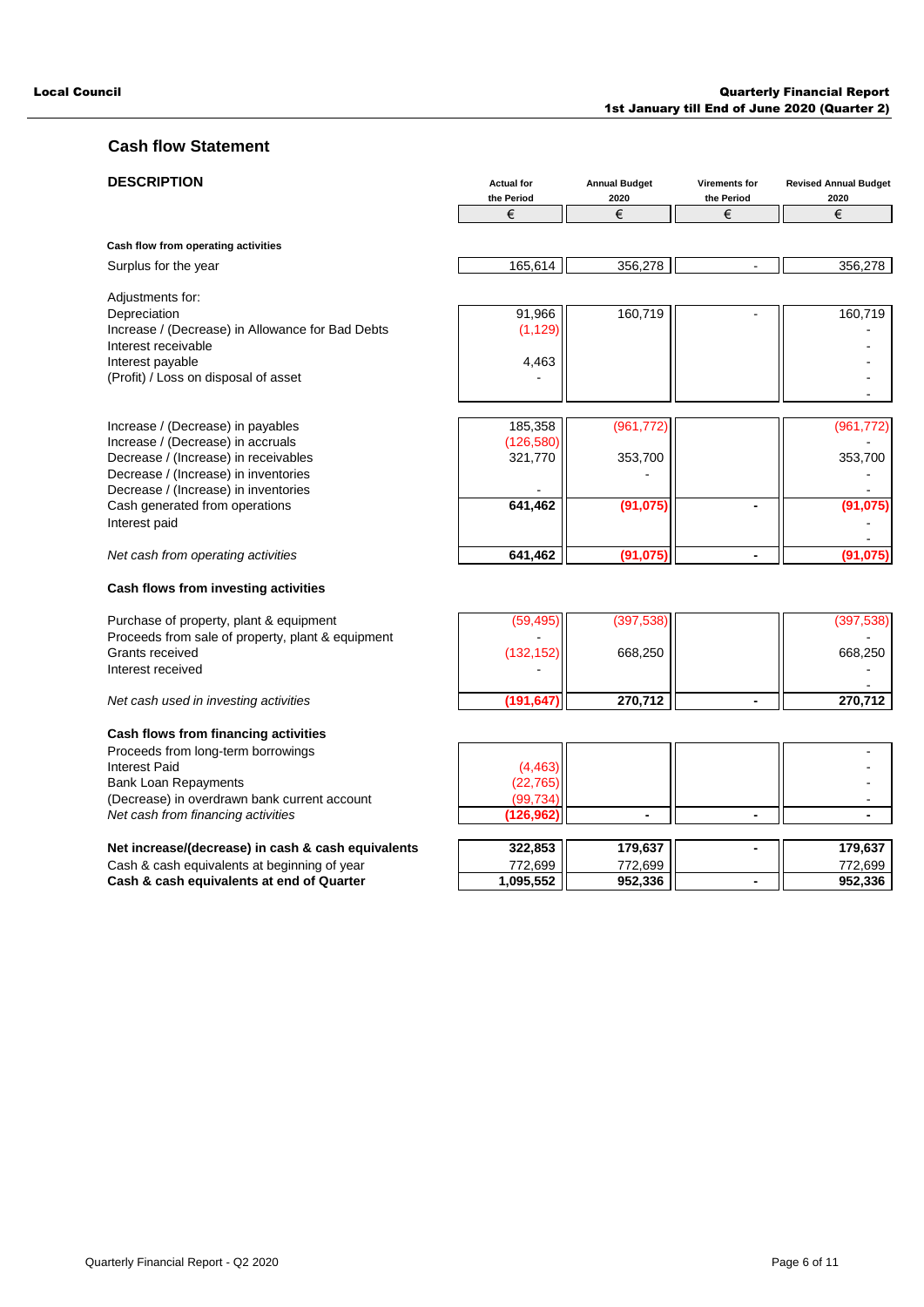#### **Detailed Income**

|    | <b>DESCRIPTION</b>                                  | <b>Actual for</b><br>the Period | <b>Annual Budget</b><br>2020 | <b>Virements for</b><br>the Period | <b>Revised Annual Budget</b><br>2020 |
|----|-----------------------------------------------------|---------------------------------|------------------------------|------------------------------------|--------------------------------------|
|    |                                                     | €                               | €                            | €                                  | €                                    |
|    | Income                                              |                                 |                              |                                    |                                      |
| 1  | <b>Funds received from Cental Government:</b>       |                                 |                              |                                    |                                      |
|    | 0001 In terms of section 55 CAP 363                 | 634,262                         | 1,281,186                    |                                    | 1,281,186                            |
|    | 0002-0004 In terms of section 58 CAP 363            |                                 |                              |                                    |                                      |
|    | 0005-0019 Other income                              | 17,385                          | 36,000                       |                                    | 36,000                               |
|    |                                                     | 651.646                         | 1,317,186                    |                                    | 1,317,186                            |
| 2  | Income raised from Bye-Laws                         |                                 |                              |                                    |                                      |
|    | 0021-0025 Community Services                        | 4,870                           | 7,500                        |                                    | 7,500                                |
|    | 0026-0035 Income from Permits                       | 40,123                          | 78,000                       |                                    | 78,000                               |
|    |                                                     | 44,993                          | 85,500                       |                                    | 85,500                               |
| 3  | <b>Local Enforcement Income</b>                     |                                 |                              |                                    |                                      |
|    | 0037 Commission from Regional Committees            | 6,453                           | 16,500                       |                                    | 16,500                               |
|    | 0038-0055 Contraventions                            |                                 |                              |                                    |                                      |
|    |                                                     | 6,453                           | 16,500                       |                                    | 16,500                               |
| 4  | <b>Investment Income</b>                            |                                 |                              |                                    |                                      |
|    | 0091-0095 Bank interest                             | 26                              | 50                           |                                    | 50                                   |
|    | 0096-0099 Income received from Govermnet Securities |                                 |                              |                                    |                                      |
|    |                                                     | $\overline{26}$                 | 50                           |                                    | 50                                   |
| 5. | 0056-0065 Sponsorships                              |                                 |                              |                                    |                                      |
|    | 0066-0069 Documents & Information                   | 25                              | 2,000                        |                                    | 2,000                                |
|    | 0070-0075 EU funds                                  |                                 |                              |                                    |                                      |
|    | 0076-0080 Twinning                                  | $\blacksquare$                  |                              |                                    |                                      |
|    | 0081-0089 Insurance Claims                          | $\overline{\phantom{a}}$        |                              |                                    |                                      |
|    | 0100-0109 Donations<br>0110-0119 Contributions      | $\overline{2}$                  |                              |                                    |                                      |
|    | 0120-0129 General Income                            | 56,692                          | 125,000                      |                                    | 125,000                              |
|    |                                                     | 56,719                          | 127,000                      |                                    | 127,000                              |
|    |                                                     |                                 |                              |                                    |                                      |
|    | <b>Total</b>                                        | 759,837                         | 1,546,236                    |                                    | 1,546,236                            |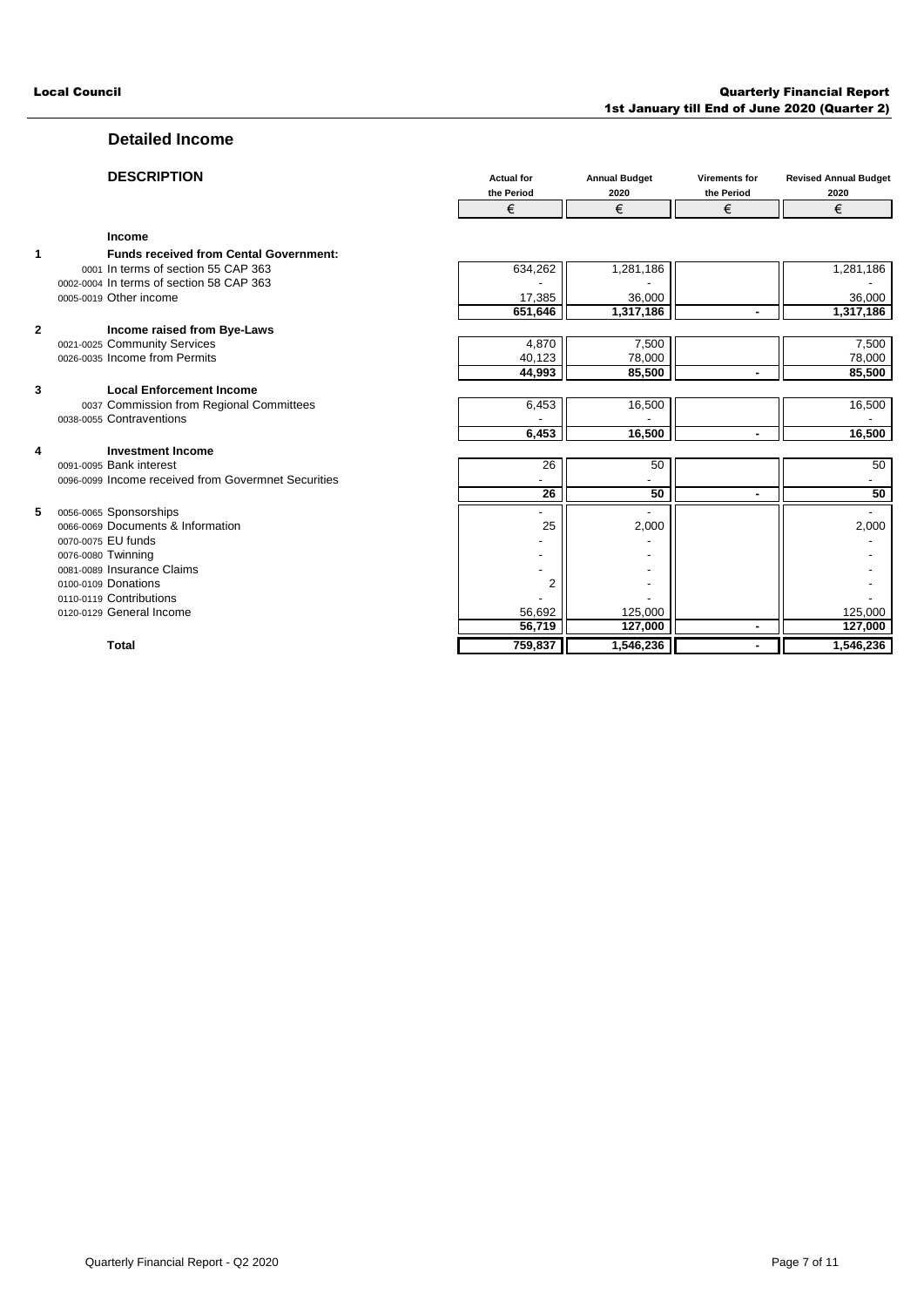#### **Detailed Expenditure**

|                         | <b>DESCRIPTION</b>                    |                                                    | <b>Actual for</b>        | <b>Annual Budget</b> | <b>Virements for</b> | <b>Revised Annual Budget</b> |
|-------------------------|---------------------------------------|----------------------------------------------------|--------------------------|----------------------|----------------------|------------------------------|
|                         |                                       |                                                    | the Period<br>€          | 2020<br>€            | the Period<br>€      | 2020                         |
|                         |                                       |                                                    |                          |                      |                      | €                            |
| 6i)                     | 1100 Mayor's Allowance                | <b>Personal Emoluments</b>                         | 23,143                   | 49,451               |                      | 49,451                       |
|                         |                                       | 1200 Employees' Salaries & Wages                   | 80,926                   | 163,955              |                      | 163,955                      |
|                         | 1300 Bonuses                          |                                                    | 1,117                    | 1,922                |                      | 1,922                        |
|                         | 1400 Income Supplements               |                                                    | 880                      | 1,922                |                      | 1,922                        |
|                         |                                       | 1500 Social Security Contributions                 | 8,142                    | 15,677               |                      | 15,677                       |
|                         | 1600 Allowances                       |                                                    | (0                       | 9,767                |                      | 9,767                        |
|                         | 1700 Overtime                         |                                                    | 1,107                    | 3,500                |                      | 3,500                        |
|                         |                                       |                                                    | 115,316                  | 246,193              | $\blacksquare$       | 246,193                      |
|                         | <b>DESCRIPTION</b>                    |                                                    | €                        | €                    | €                    | €                            |
| $\overline{\mathbf{r}}$ |                                       | <b>Operations and Maintenance</b>                  |                          |                      |                      |                              |
|                         | 2100-2149 Public Utilities            |                                                    | 4,420                    | 8,500                |                      | 8,500                        |
|                         | 2200-2259 Public Materials & Supplies |                                                    | 2,852                    | 5,500                |                      | 5,500                        |
|                         | 2300-2399 Repairs & upkeep            |                                                    | 26,104                   | 55,000               |                      | 55,000                       |
|                         | 2400-2449 Rent                        |                                                    | 525                      |                      |                      |                              |
|                         | 3010 Street Lightning                 |                                                    | 17,865                   | 29,000               |                      | 29,000                       |
|                         | 3020 Lease of Equipment               |                                                    |                          |                      |                      |                              |
|                         | 3030 Insurance                        |                                                    | 2,951                    | 6,000                |                      | 6,000                        |
|                         | 3035 Bank Charges                     |                                                    | 1,177                    | 1,900                |                      | 1,900                        |
|                         | 3038 Penalties                        |                                                    | 26                       |                      |                      |                              |
|                         | 3041 Refuse Collection                |                                                    | 113,312                  | 226,000              |                      | 226,000                      |
|                         | 3042 Bulky Refuse Collection          |                                                    | 7,122                    | 12,924               |                      | 12,924                       |
|                         | 3043 Bins on wheels                   |                                                    | 1,605                    | 850                  |                      | 850                          |
|                         | 3045 Bring in sites                   |                                                    |                          |                      |                      |                              |
|                         | 3051 Road & Street Cleaning           |                                                    | 39,264                   | 80,000               |                      | 80,000                       |
|                         |                                       | 3052 Cleaning & Maintenance of Non-Urban Areas     | 12,667                   | 25,335               |                      | 25,335                       |
|                         |                                       | 3053 Cleaning of Public Conveniences               | 7,171                    | 17,000               |                      | 17,000                       |
|                         |                                       | 3055 Cleaning of Council Premises                  | 295                      | 120                  |                      | 120                          |
|                         | 3040 Waste Disposal                   |                                                    | 64,496                   | 125,981              |                      | 125,981                      |
|                         |                                       | 3060 Cleaning & Maintenance of Parks & Gardens     |                          |                      |                      |                              |
|                         |                                       | 3061 Cleaning & Maintenance of Soft Areas          | 23,480                   | 20,400               |                      | 20,400                       |
|                         |                                       | 3062 Cleaning & Maintenance of Beaches & CA        |                          |                      |                      |                              |
|                         |                                       | 3063 Cleaning & Maintenance of Country Non-Urban   |                          |                      |                      |                              |
|                         |                                       | 6064 Other Contractual Services                    | 6,979                    | 14,000               |                      | 14,000                       |
|                         | 3070-3090 Consultation Fees           |                                                    | 3,209                    | 4,500                |                      | 4,500                        |
|                         |                                       | 3100-3139 Contract & Project Management            | 2,231                    | 10,200               |                      | 10,200                       |
|                         | 3300-3379 Hospitality                 |                                                    | 5,173                    | 10,500               |                      | 10,500                       |
|                         | 3380-3389 Community                   |                                                    | 8,246                    | 55,000               |                      | 55,000                       |
|                         | 3390-3394 Donations                   |                                                    |                          |                      |                      |                              |
|                         | 3600-3694 Local Enforcement Expenses  |                                                    | 750                      | 450                  |                      | 450                          |
|                         | 3700-3799 EU Projects                 |                                                    | $\overline{\phantom{a}}$ |                      |                      |                              |
|                         | 3800-3899 Twinning                    |                                                    |                          |                      |                      |                              |
|                         |                                       | 3694 Provision for LES Bad debts increase/decrease | (1, 129)                 |                      |                      |                              |
|                         |                                       |                                                    | 350,794                  | 709,160              |                      | 709,160                      |
| 8                       | Administration                        |                                                    |                          |                      |                      |                              |
|                         | 2150-2199 Office Utilities            |                                                    | 3,770                    | 9,700                |                      | 9,700                        |
|                         | 2260-2299 Office Materials & Supplies |                                                    |                          |                      |                      |                              |
|                         | 2450-2499 Office Rent                 |                                                    |                          |                      |                      |                              |
|                         |                                       | 2500-2599 National & International Memberships     | 393                      | 800                  |                      | 800                          |
|                         | 2600-2699 Office Services             |                                                    | 3,306                    | 16,500               |                      | 16,500                       |
|                         | 2700-2799 Transport                   |                                                    | 2,141                    | 5,900                |                      | 5,900                        |
|                         | 2800-2899 Travel                      |                                                    |                          | 3,000                |                      | 3,000                        |
|                         | 2900-2999 Information Services        |                                                    | 9,664                    | 6,700                |                      | 6,700                        |
|                         | 3050 Office Cleaning                  |                                                    | 1,332                    | 3,600                |                      | 3,600                        |
|                         | 3410-3199 Professional Services       |                                                    | 7,625                    | 12,200               |                      | 12,200                       |
|                         | 3200-3299 Training                    |                                                    | 3,349                    | 6,500                |                      | 6,500                        |
|                         | 3345 Office Hospitality               |                                                    |                          |                      |                      |                              |
|                         | 3400-3499 Incidental Expenses         |                                                    | 104                      | 1,300                |                      | 1,300                        |
|                         | disposal of assets                    |                                                    |                          |                      |                      |                              |
|                         |                                       |                                                    | 31,684                   | 66,200               |                      | 66,200                       |
| 9                       | <b>Finance Costs</b>                  |                                                    |                          |                      |                      |                              |
|                         | 3036 Interest on Bank Loan            |                                                    | 4,463                    | 7,686                |                      | 7,686                        |
|                         |                                       |                                                    | 4,463                    | 7,686                | $\blacksquare$       | 7,686                        |
|                         |                                       |                                                    |                          |                      |                      |                              |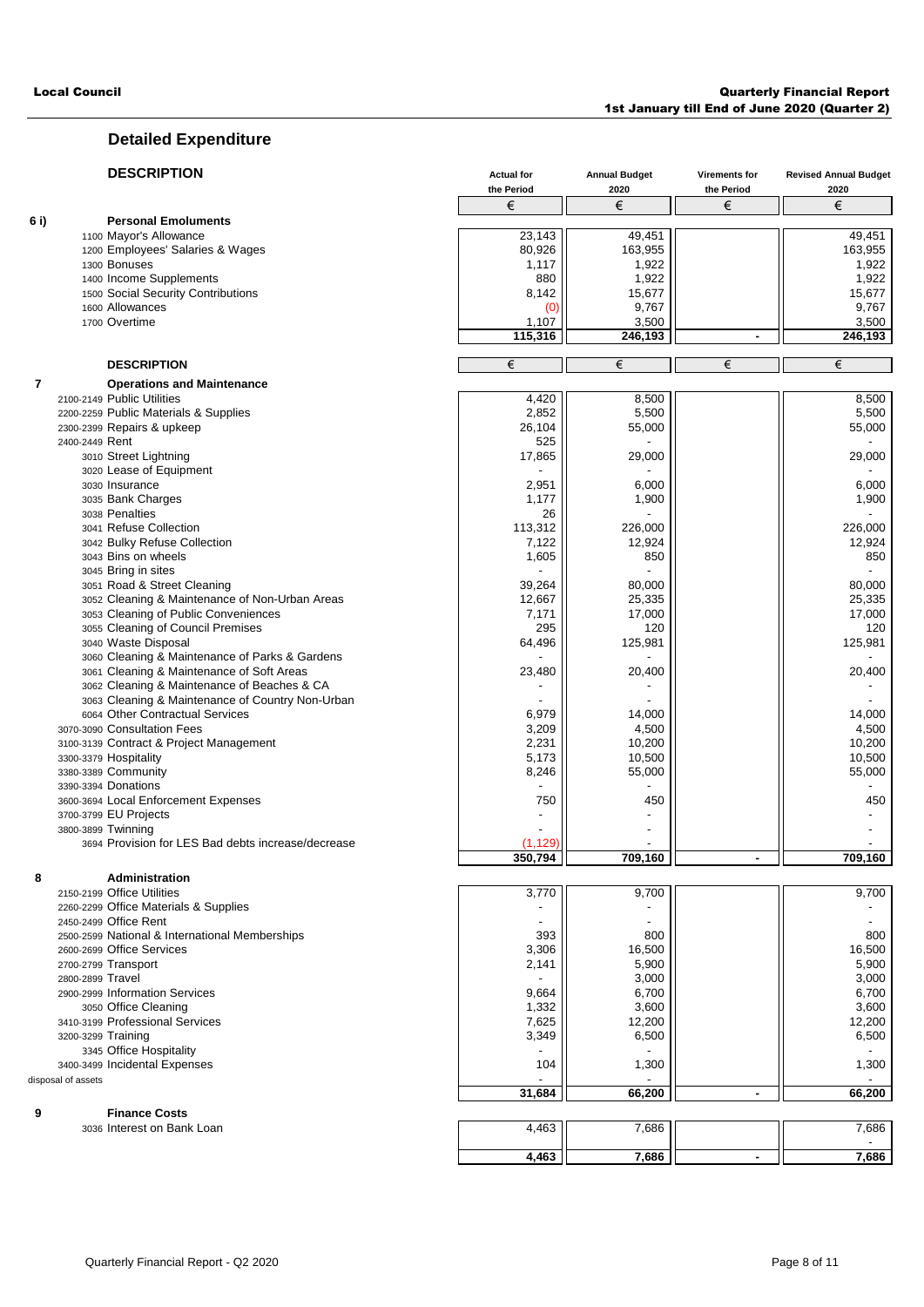### **Detailed Statment of Financial Position**

|    | <b>DESCRIPTION</b>                                                         | <b>Actual for</b><br>the Period<br>€ | <b>Annual Budget</b><br>2020<br>€ | <b>Virements for</b><br>the Period<br>€ | <b>Revised Annual Budget</b><br>2020<br>€ |
|----|----------------------------------------------------------------------------|--------------------------------------|-----------------------------------|-----------------------------------------|-------------------------------------------|
|    |                                                                            |                                      |                                   |                                         |                                           |
| 10 |                                                                            |                                      |                                   |                                         |                                           |
|    | <b>Other Expenditure</b><br>3500-3599 Loss / (Profit) on Disposal of asset |                                      |                                   |                                         |                                           |
|    | 3695 Increase/(Decrease) in allowance for bad debts                        |                                      |                                   |                                         |                                           |
|    | 8000-8099 Depreciation As at end of June 2020                              | 91,966                               | 160,719                           |                                         | 160,719                                   |
|    |                                                                            |                                      |                                   |                                         |                                           |
|    | Depreciation                                                               | 91,966                               | 160,719                           | ۰                                       | 160,719                                   |
|    | <b>Total</b>                                                               | 594,223                              | 1,189,958                         | $\blacksquare$                          | 1,189,958                                 |
| 11 | <b>Inventories</b>                                                         |                                      |                                   |                                         |                                           |
|    | 5201-5249 Stationery                                                       | 4,555                                | 4,555                             |                                         | 4,555                                     |
|    | 5250-5299 Consumables                                                      |                                      |                                   |                                         |                                           |
|    |                                                                            | 4,555                                | 4,555                             | $\sim$                                  |                                           |
|    |                                                                            |                                      |                                   |                                         | 4,555                                     |
| 12 | <b>Receivables</b>                                                         |                                      |                                   |                                         |                                           |
|    | 0201-0209 Receivables                                                      | 102,138                              | 79,192                            |                                         | 79,192                                    |
|    | 0210-0219 LES Receivables                                                  | 1,284                                | 1,141                             |                                         | 1,141                                     |
|    | 0220-0229 Receivables from EU                                              |                                      |                                   |                                         |                                           |
|    | 0250 Prepayments & Accrued income                                          | 300,567                              | 290,598                           |                                         | 290,598                                   |
|    | 0205 Other debtors                                                         |                                      |                                   |                                         |                                           |
|    |                                                                            | 403,990                              | 370,931                           | $\blacksquare$                          | 370,931                                   |
| 13 | Cash & Equivalents                                                         |                                      |                                   |                                         |                                           |
|    | 5001-5099 Bank & Cash Balances                                             | 1,095,552                            | 952,336                           |                                         | 952,336                                   |
|    |                                                                            | 1,095,552                            | 952,336                           |                                         | 952,336                                   |
| 14 | <b>Payables</b>                                                            |                                      |                                   |                                         |                                           |
|    | 4000 Payables<br>4100 Accruals                                             | 328,752<br>57,520                    | 135,346<br>40,797                 |                                         | 135,346<br>40,797                         |
|    | 4150 Deferred Income                                                       | 327,423                              | 16,031                            |                                         | 16,031                                    |
|    | Current portion of long term borrowings                                    |                                      |                                   |                                         |                                           |
|    | 4020 Other creditors                                                       | 31,215                               |                                   |                                         |                                           |
|    |                                                                            | 744,910                              | 192,174                           | $\blacksquare$                          | 192,174                                   |
| 15 | <b>Non Current Liabilities</b>                                             |                                      |                                   |                                         |                                           |
|    | 4200 Long Term Borrowing                                                   | 542,276                              | 196,961                           |                                         | 196,961                                   |
|    |                                                                            |                                      |                                   |                                         |                                           |
|    |                                                                            | 542,276                              | 196,961                           | $\blacksquare$                          | 196,961                                   |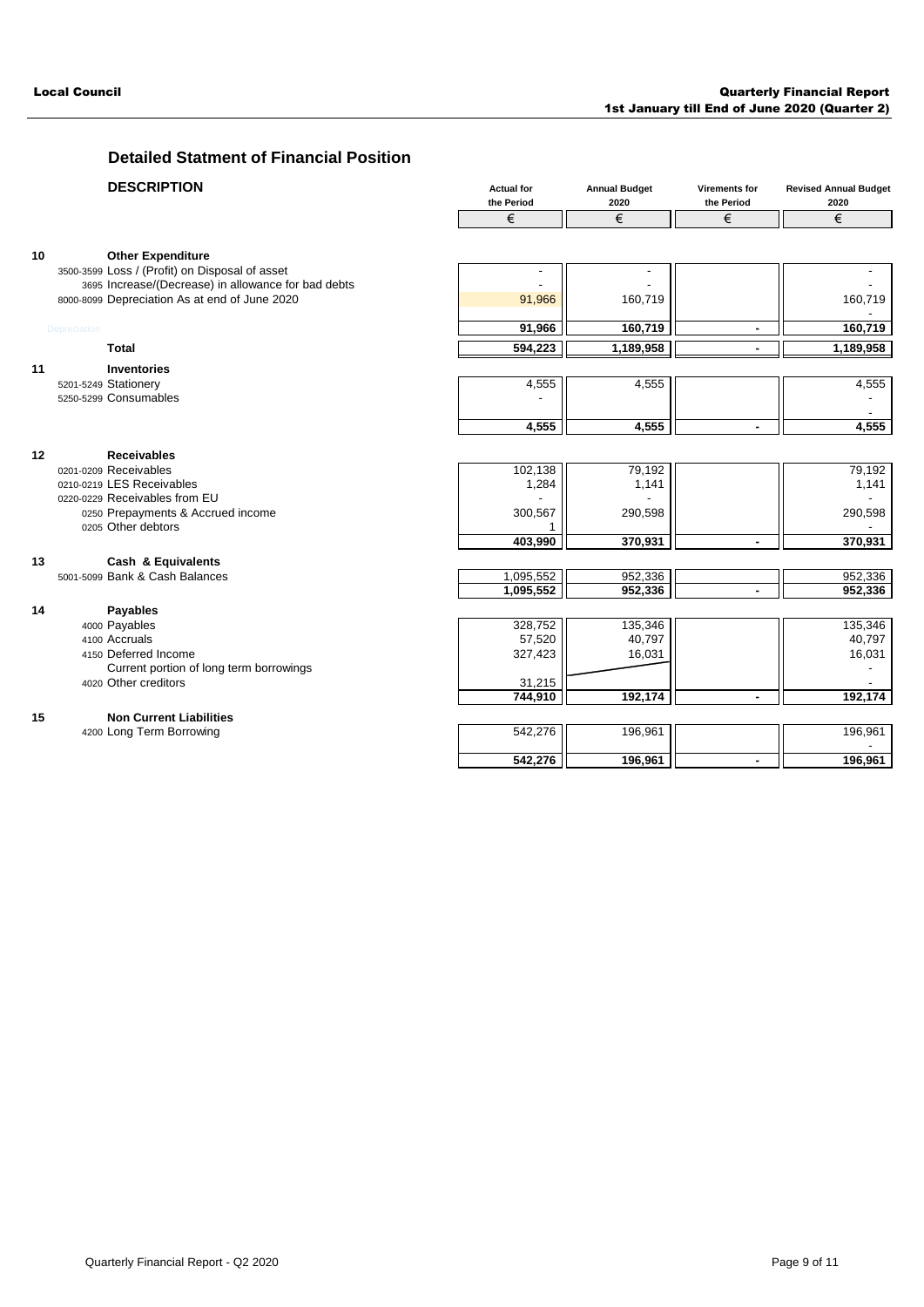| 16 | <b>Total Commitments (Recurrent and Capital)</b> |
|----|--------------------------------------------------|
|    | <b>DESCRIPTION</b>                               |

**Recurrent and Capital**

**Long Term Loans** 

**Others**